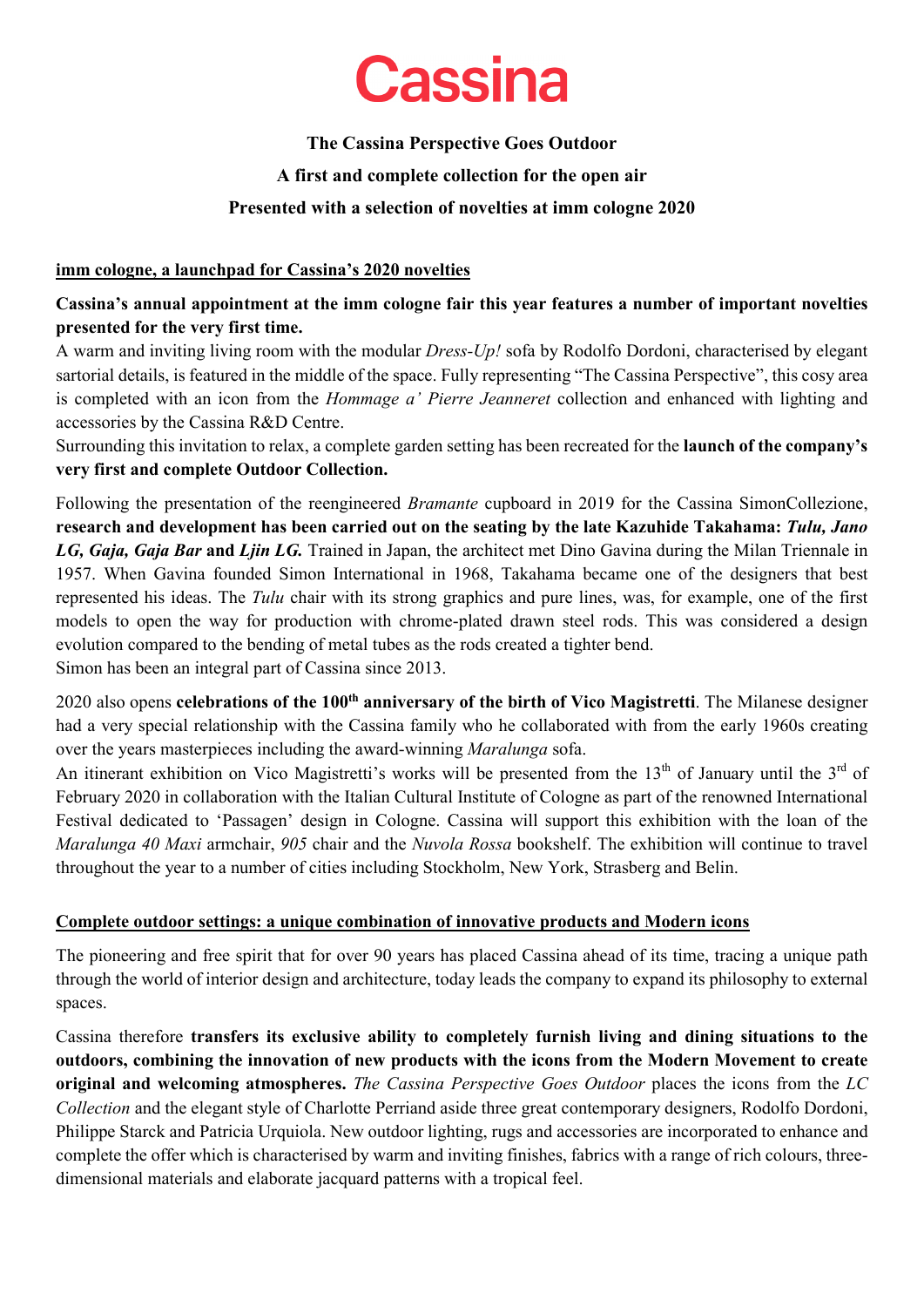

## **Philippe Starck: in harmony with nature**

*Fenc-e Nature* is the continuation of a journey undertaken by Philippe Starck and Cassina's to revolutionize the way in which the classic sofa is conceived and to propose increasingly avant-garde materials.

Defined by Starck as a "*lifestyle* collection of laid-back elegance", *Fenc-e Nature* includes an armchair, a twoseater sofa, a three-seater sofa and a coffee table available in two different heights.

**Philippe Starck celebrates harmony and osmosis with nature through an outdoor collection inspired by and extremely respectful of its environment. The selection of the most natural materials and high quality create a durable and timeless collection. The** *Fenc-e Nature* **seating collection is characterised by organic, almost primitive, forms and tactile elements** like its ample armrest in solid teak sandblasted to create a natural, rough effect. Each seat's individual backrest is handwoven with rope according to a specific pattern studied specifically for this project; the backrest is also available in natural willow, a living material never used in this context before, to further strengthen the bond with nature.

"*With the Fenc-e Nature, I created something that doesn't exist; something between daily DIY and Duchamp's Ready Made. It doesn't seem to come out of a factory, and brings humanity, charm, poetry, creativity and Nature to your home.*" Philippe Starck

*Fenc-e Nature* is particularly comfortable thanks to the innovative material SoloSoff<sup>®</sup> used in the cushion padding: made from air blown polyester fibre and memory foam, the non-deformability of the fibre's crystal structure together with the elasticity of the polyurethane offers absolute softness. This is the result of long research carried out to find a material adapt for external use that could guarantee the same characteristics as feather padding. The organic form of the die-cast aluminium base has also been applied to the base of the two combined coffee tables with a sandblasted solid teak stave top.

The surprising comfort of *Fenc-e Nature's* generous seat and backrest cushions is further accentuated by the possibility to adjust the backrest into two different positions: conversation or relax. An elegant gesture through a simple mechanism inspired by Asian architecture and studied to emulate nature itself: a supporting pole in solid teak wood, expertly crafted to appear like a natural branch, blocked into position by two carved wooden pegs.

"*Fenc-e Nature is the dream of a life in harmony with Nature, elegant and respectful. It is not a project, it is a lifestyle proposition."* Philippe Starck

## **Rodolfo Dordoni: a sophisticated urban terrace**

Rodolfo Dordoni takes his inspiration from the spirit of the 1950s holiday resorts for the outdoor sofa project *Sail Out.* **Extremely comfortable**, **this modular sofa is reminiscent of the soft shape of the inflatable canvas mattresses** created thanks to the individually padded strips inserted into stitched pockets in the upholstery.

**Versatile and functional,** *Sail Out* **is composed of three modules for the seat and three related elements that together create an infinite variety of combinations:** the seat cushion is available with 5 padded strips (160cm), 6 padded strips (192cm) or 7 padded strips (224cm) while the teak side-table and armrest/backrest, available in two heights, are interchangeable thanks to an interlocking mechanism fitted in the structure's teak panels similar to that of a car seat's headrest.

A revolution for outdoor furniture: **the sofa boasts visual elegance thanks to sartorial details** like the border in grey *gros-grain* or in the same fabric as the sofa which outline its profile, in addition to the great comfort created by the air blown polyester fibre and memory foam in the SoloSoff® material used in the padding.

*Sail Out* is accompanied by a round pouf, available in two sizes, made up of triangular segments that converge in the centre into a little hidden hole that allows water to drain, avoiding stagnation. Placed on the pouf, an anchored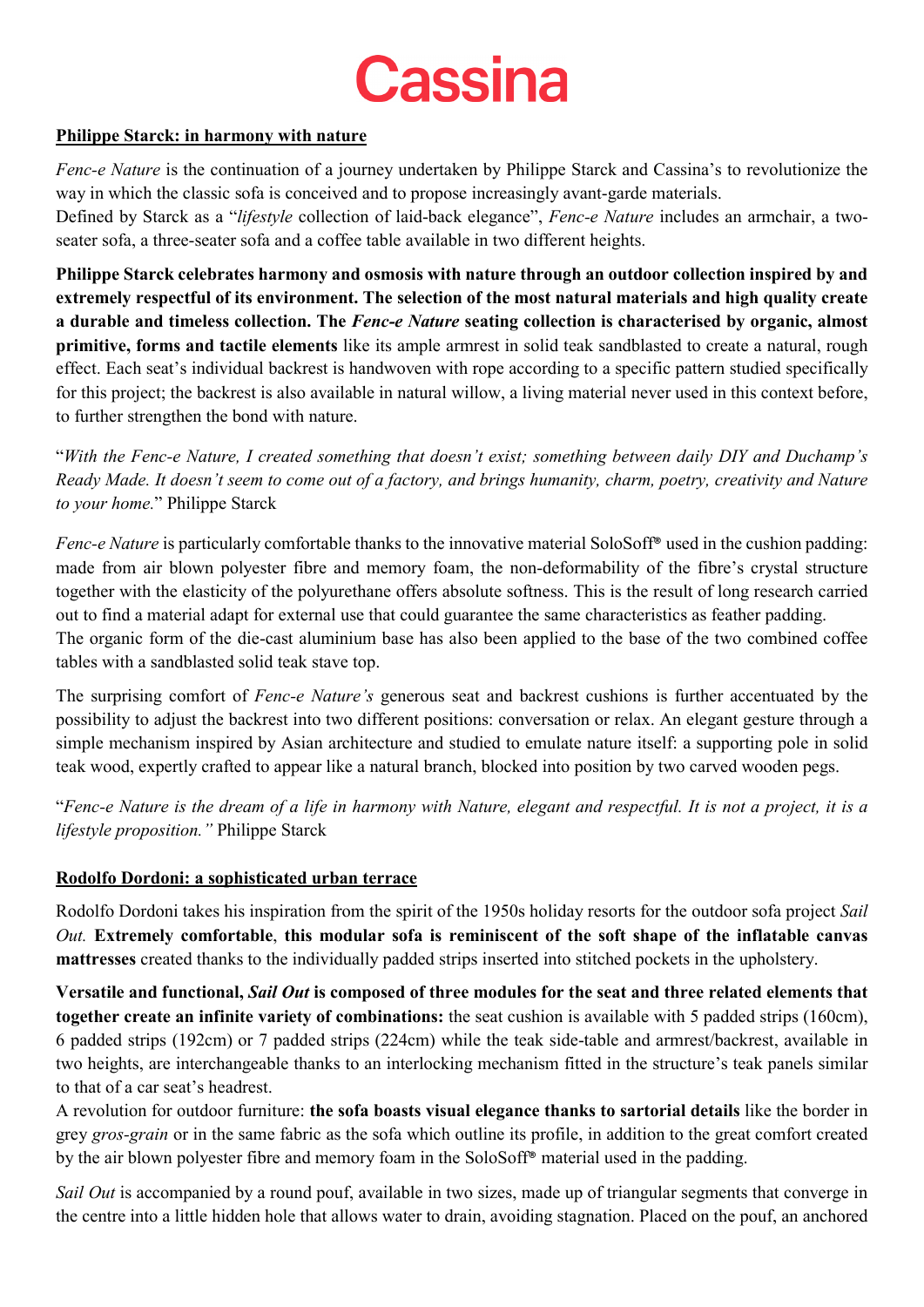cushion can be used as an armrest or to support a tray. The family is completed by a single low table in yellowwhite or green-white terrazzo or cement which is supported on teak feet.

The living area also includes the small stackable armchair *Dine Out***, made of solid teak it is embellished with a grey polypropylene rope handwoven around the armrests and the upper part of the backrest.** The comfort of the armchair is created thanks to its cushion with wadding and an expanded polyurethane insert that has a grey *gros-grain* profile around the upper border. Two bands fix the cushion to the solid teak slats leaving the beauty of the wooden frame exposed. The long backrest cushion has a double seam and rounded corners; all of the padded parts are upholstered in water-repellent fabric.

The same sophisticated style moves into the dining area where the *Dine Out* stackable chair with armrests, with the same materials and details as the *Dine Out* armchair, is combined with a sculptural dining table. The base of the *Dine Out* round table is a single conical base in concrete with a concrete top or teak slats that converge towards the centre, or in yellow-white or green-white terrazzo with the top in the same material or contrasting teak. Two conical supports in concrete or yellow-white or green-white terrazzo characterise the rectangular version of the table - available in two sizes - which supports the top in teak only.

*"Today outdoor furniture doesn't only need to perform, it also requires aesthetics. Sail Out is a modular, extremely flexible upholstered sofa with an ironic character."* Rodolfo Dordoni

## **Patricia Urquiola: a convivial and scenographic outdoors**

Patricia Urquiola interprets the joy of living in the open air of small private paradises with *Trampoline*, a *love bed* with a strong personality that becomes the hero of any outdoor space.

**The soft and playful curves of this relaxing island have been designed for large and welcoming spaces.**  *Trampoline* boasts **an unbeatable sensation of comfort** thanks to the set of three cushions for the backrest as well as two types of additional cushions making it impossible to not want to dive straight into this soft, inviting nest. The handwoven polypropylene rope is a distinctive decorative feature in this project too: mélange or multicoloured, it is woven around the base and the backrest of the *love bed*.

*Trampoline* is a simple island or it can also feature a spectacular canopy to shelter from the sun.

An outdoor version of the *Bowy* coffee table by Patricia Urquiola has also been launched for the living area. With great respect for nature, its base in textured taupe or ivory Aisi 304 stainless steel has an RFM® recycled material top in red and white or grey and white.

*"During a trip to Greenland I noted these little trampolines outside the locals' houses. This playful object inspired me to design Trampoline, a friendly haven to enjoy the outdoors in great comfort."*  Patricia Urquiola

## **Charlotte Perriand: Modern icons to complete outdoor settings**

The *Doron Hotel* armchair was designed in 1947 by Charlotte Perriand, an avid lover of the mountains, for the winter sports' resort in Méribel les Allues and the Hôtel Doron, one of the first chalet-hotels in the same resort. Pleasant to the touch, Cassina presents an outdoor version of this comfortable armchair with soft and rounded forms in teak in collaboration with her daughter Pernette Perriand Barsac.

Charlotte Perriand had always had a special relationship with nature with which a profound bond was born. She was in fact one of the first to take an interest in the relation between man and nature seeking natural materials to integrate into her projects.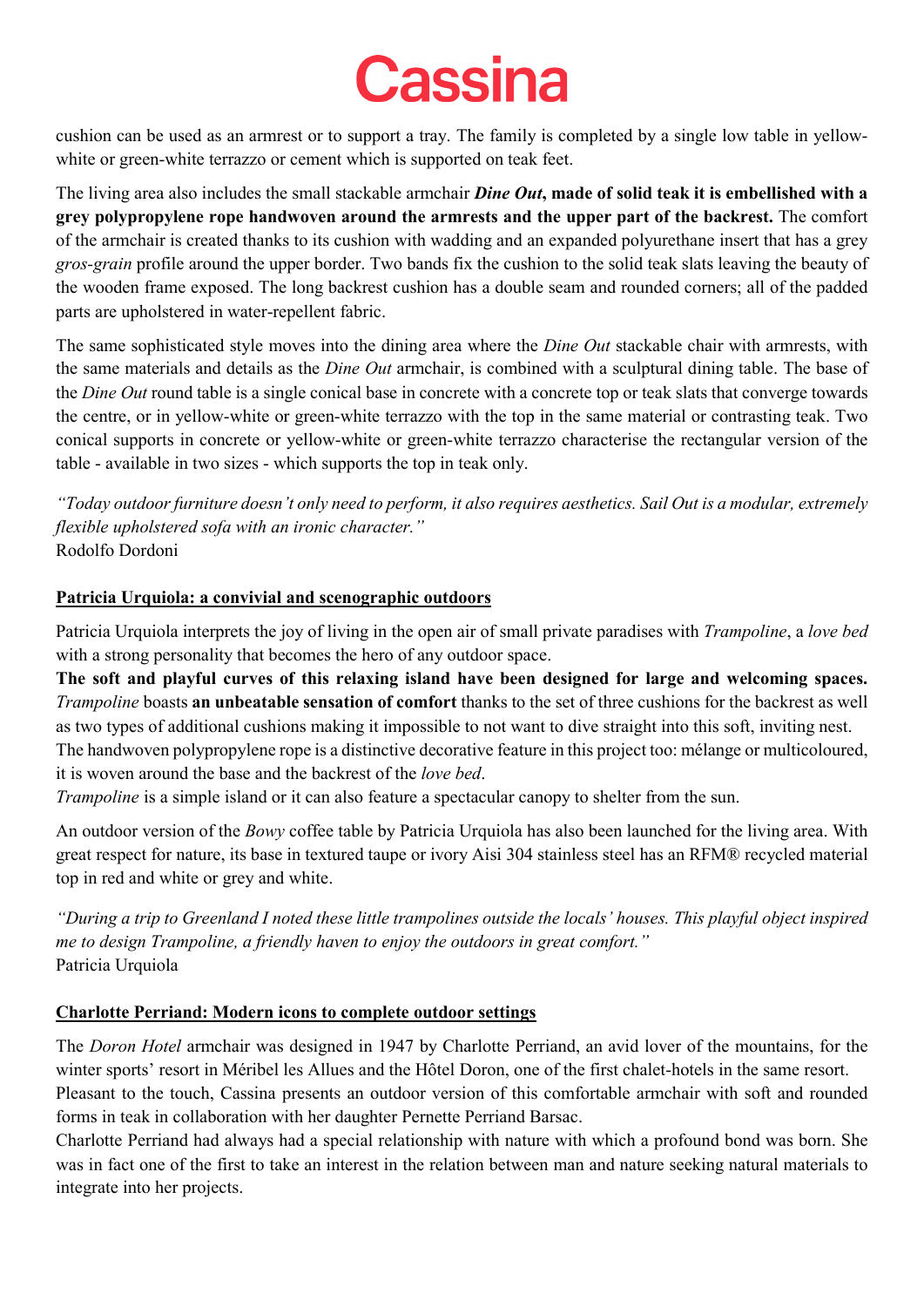

The *Table à Plateu Interchangeable*, currently part of the *Cassina I Maestri Collection*, has also been developed for outdoor use.

The first example of this low coffee table was produced in 1937 for Charlotte Perriand's atelier in Montparnasse, Paris; it was later developed for various projects in different materials.

The coffee table has a solid teak structure made up of three circular section legs that are united by three crosspieces on which a Carrara marble top in an outdoor hydro oil finish is placed.

## *LC Collection* **by Le Corbusier, Jeanneret, Perriand: from culture to nature**

In 2011, through a profound study with the Le Corbusier Foundation and the heirs of the co-authors, Cassina updated the materials and constructive details of some of the icons from its collection to withstand water, humidity and heat in the open air.

**Today the** *LC Collection* **has been relaunched with a new range of fabrics and finishes to enhance the** *living* **and** *dining* **areas proposed for outdoor use** that include the following products: the *LC1* sling-back chair, the *LC3* armchair and sofa, the *LC6* dining table, the *LC7* small swivel armchair, the *LC8* swivel stool and the *LC10- P* low tables. The frames' colours have been replaced with five new tones, textured black, brown, green, ivory and taupe, while the fabrics have been extended with a selection that boasts aesthetics and quality comparable to those for indoor use.

Like all of the pieces in the *Cassina I Maestri Collection*, the respective outdoor versions also feature the designers' signature, logo and progressive production number: the unmistakeable sign of rigorous authenticity.

*"My childhood years were spent with my classmates amongst nature. [...] I knew flowers inside out, the shapes and colours of birds, how a tree grows and how it balances even in the eye of a storm. The tree, man's friend, a symbol of all organic creation; the tree, the image of a complete construction".* 

Le Corbusier, The Decorative Art of Today, 1<sup>st</sup> ed. Paris, G. Crès, coll. "The New Spirit", 1925, Réed. Paris, Flammarion, 1996, p.198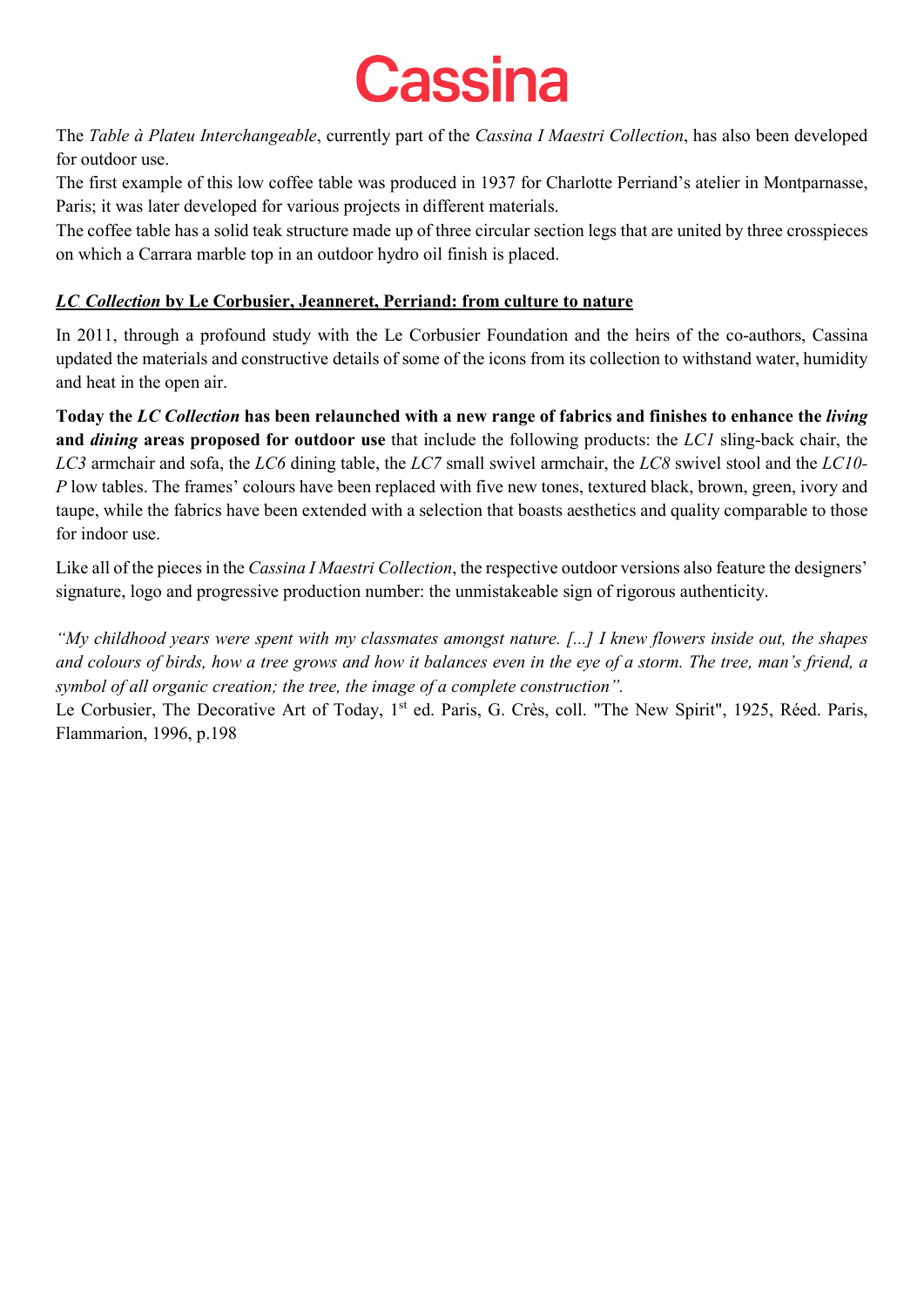## *Fenc-e-Nature* **by Philippe Starck – Cassina Outdoor Collection**



Materials: base in die-cast aluminium painted with textured outdoor powder-based polyester in ivory and taupe, seat and back frame in Aisi 304 stainless steel with elastic straps for outside use.

Backrest woven in polypropylene rope, naturally anti-mould, stain-resistant and antifreeze, resistant to contact with water, even saline and with chlorine, totally recyclable, natural willow backrest with untreated bark.

Armrests and pole in solid teak wood with a natural finish and sandblasted surfaces.

Seat cushion in SoloSoff®, different density polyurethane foam and polyester wadding upholstered in water-repellent fabric.

Completely removable upholstery with a cream, gem (pale green), hazelnut or grey *gros-grain* profile.

Coffee table with die-cast aluminium feet, extruded aluminium painted with textured outdoor powder-based polyester in ivory and taupe and top in solid teak wood slats with a natural finish and sandblasted surface.

### Measurements:

armchair 122x98xh.99/41cm; two-seater sofa 193x98xh.99/41cm; three-seater sofa 264x98xh.99/41cm optional additional cushion: 45x38x4cm

coffee table: 144x72xh.42cm; 144x72xh.25cm. table top depth 30mm.

## *Sail Out* **system by Rodolfo Dordoni – Cassina Outdoor Collection**



Materials: frame in metal tubing with outdoor protection, panels, feet and table in solid teak wood, SoloSoff® polyurethane foam and wadding padding with a water-repellent lining, totally removable upholstery also for the internal pockets.

Pouf structure in marine plywood and polystyrene, padding in polyurethane foam and wadding with a water-repellent lining.

Coffee table with a cement or green or yellow terrazzo top, feet in teak.

Measurements:

sofa seat elements: 160x100xh.42/68cm, 192x100xh.42/68cm or 224x100xh.42/68cm

additional cushion: 50x60cm

pouf: diam. 104xh.42cm and seat divided into 4 segments or diam. 180xh.42cm seat divided into 5 segments coffee table: diam. 140xh.18cm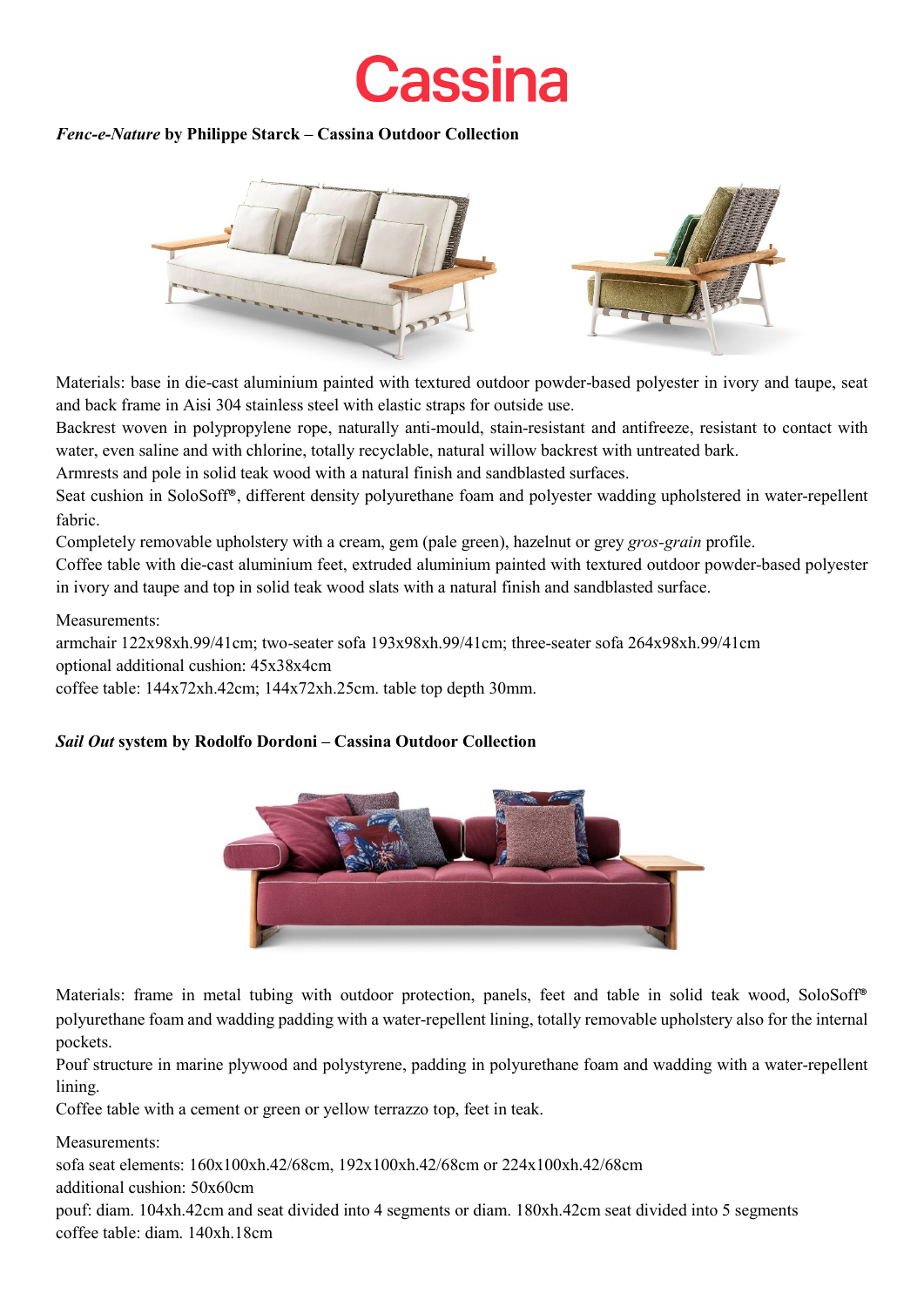

### *Dine Out* **small stackable armchair by Rodolfo Dordoni – Cassina Outdoor Collection**



Materials: frame in solid teak, grey polypropylene rope, cushions with wadding and a polyurethane foam insert upholstered in water-repellent fabric with a grey *gros-grain* profile on the upper border.

Measurements: 76x73xh.81/57/40cm

## *Dine Out* **stackable chair by Rodolfo Dordoni – Cassina Outdoor Collection**



Materials: solid teak frame, grey polypropylene rope, seat cushion padded with wadding and a rubber insert upholstered in water-repellent fabric, side band and grey *gros-grain* profile. The cushion with floral fabrics is only decorated on the seat surface while the band is of the same colour as the fabric's background.

Measurements: 59x61x82x66x51cm

## *Dine Out* **table by Rodolfo Dordoni – Cassina Outdoor Collection**



Materials:

round table: conical concrete base, teak or concrete top or conical base in yellow-white or green-white terrazzo, top in the same finish or teak

rectangular table: base with two cones in concrete or yellow-white or green-white terrazzo with a teak top.

## Measurements:

round table: diam. 140xh.73cm rectangular table: 235x110xh.73cm or 280x110xh73cm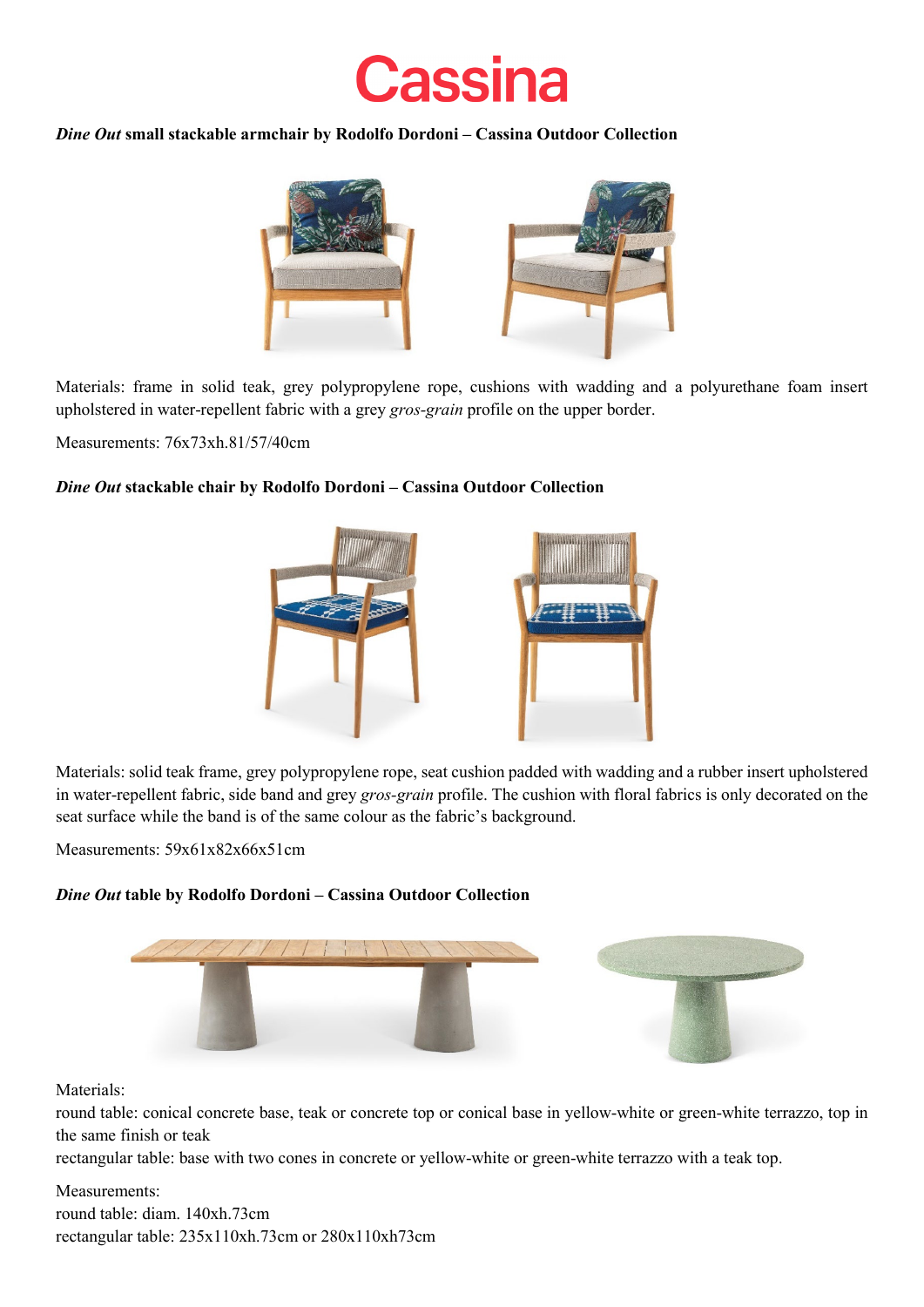

## *Trampoline* **love-bed by Patricia Urquiola – Cassina Outdoor Collection**



## Materials:

Structure in Aisi 304 stainless steel powder painted for outdoor use in textured taupe or ivory, seat and parasol support in self-supporting fabric, seat and backrest cushions in polyurethane foam wrapped in polyester wadding and upholstered in water-repellent fabric.

Measurements: diam. 200xh.85/75/40cm, 210xh.200/85/40cm backrest cushions: 90x70cm e due additional cushions: 45x45cm or 60x60cm

## *Bowy* **coffee table by Patricia Urquiola – Cassina Outdoor Collection**



Materials: base in aluminium powder painted for outdoor use in textured taupe or ivory, top in recycled RFM® material in white, red and grey and white.

Measurements: diam. 45xh.47cm, diam. 70xh.30cm, diam. 90xh.35cm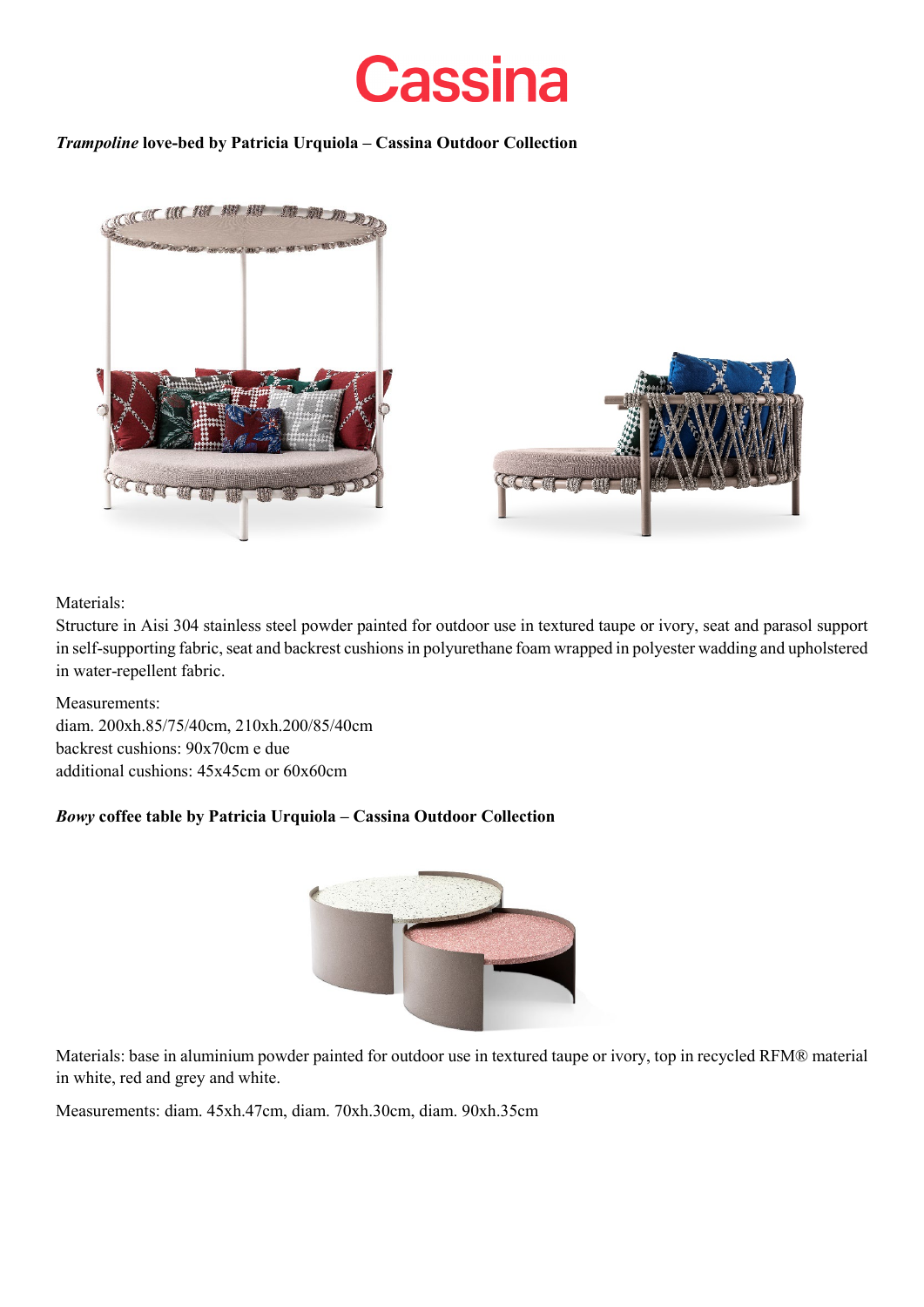*Doron Hotel Outdoor* **armchair by Charlotte Perriand – Cassina I Maestri /Outdoor Collection**



Materials: structure in solid teak, seat in self-supporting material with a padded mattress in polyurethane foam upholstered in water-repellent fabric, rigid back, removable upholstery.

Measurements: 60x66xh.73/56/39cm

### *Table à Plateu Interchangeable Outdoor* **by Charlotte Perriand – Cassina I Maestri /Outdoor Collection**



Materials: base in solid teak, Carrara marble top with a hydro oil finish for outdoor use.

Measurements: diam. 102xh.28cm or diam. 75xh.42cm

*N.B. To maintain the quality of these outdoor products, it is advisable to use the special protective cover when not in use and to not repeatedly expose them to atmospheric influences, placing them in a sheltered place during the winter months.*

## *Outdoor Lighting Collection* **by the Cassina Research and Development Centre**

## *Ficupala Outdoor*

The *Ficupala Outdoor* lamp, with its eclectic style that drifts between post-modernism and art deco, has gentle blown glass curves that recall the soft shapes of nature. Versatile and functional, this lantern can be positioned anywhere thanks to its USB rechargeable LED.

Available in smoked transparent blown glass with an iroko wooden handle and a black arched support.

Measurements: 22xh.42cm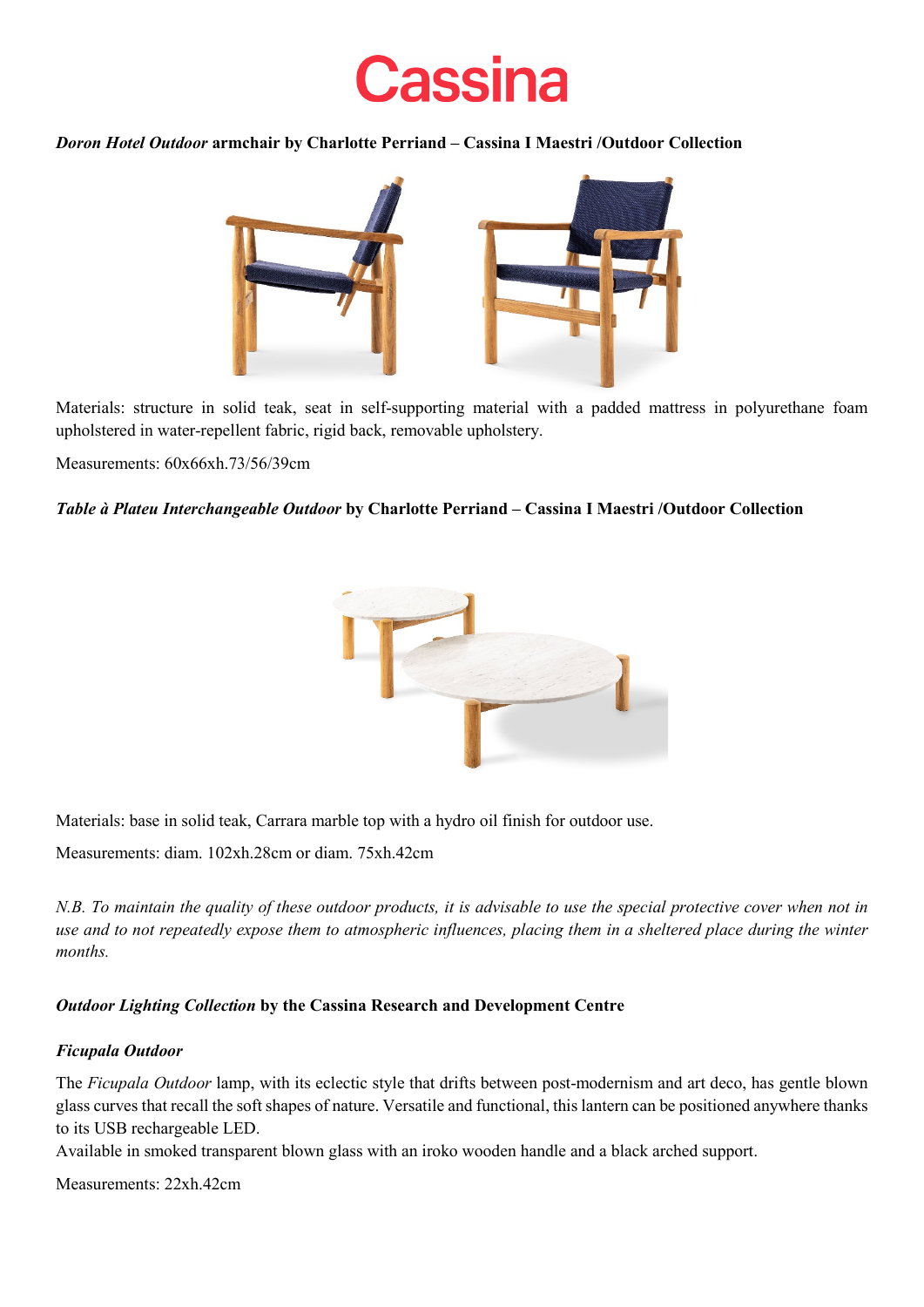### *Bollicosa Nautilus*

The *Bollicosa Nautilus* suspension lamp has the same blown glass sphere as the indoor *Bollicosa* lamp that, thanks to its artisanal production, has a characteristic bubbly surface; its natural irregularities make its surface rough and opaque resulting in a three-dimensional effect.

The sphere of the outdoor version of the lamp is wrapped in a neutral-coloured polypropylene rope net with knots in contrasting tones which recalls the hand-woven features of the Cassina Outdoor Collection furniture.

Available in transparent pink glass with neutral rope and rust coloured knots or in smoked transparent glass, natural rope and green knots.

Measurements: diam.30 or 50cm

## *Singapore Sling Outdoor*

*Singapore Sling* recalls the refined atmospheres of early twentieth century colonial times and its characteristic shape, inspired by juicy exotic fruits, is finely produced in blown glass. The lamp is portable thanks to an elegant combination of tradition and innovation with a USB rechargeable LED.

Available in transparent smoked glass and an iroko wooden handle.

Measurements: 23xh.75cm

## *Outdoor Accessory Collection* **by the Cassina Research and Development Centre**

The collection of accessories for the outdoors, made with innovative materials and techniques, is inspired by the shapes and bright colours of wicker baskets made by artisans in Africa.

The innovative polypropylene yarn, woven and sewn by hand, guarantees colour stability against UV rays, as well as versatility and resistance. Moreover, it respects the environment as it has low impact and is 100% recyclable.

**Set of two baskets** in beige/grey, burgundy/grey, green/grey, blue/grey.

Measurements: diam. 50xh.40cm or diam.40xh.30cm

**Centrepiece trays** in blue/light blue and olive/burgundy mélange.

Measurements: diam. 50xh.8cm

**Placemats** in light blue/grey and burgundy/grey mélange.

Measurements: diam. 55x2cm

## **Outdoor Rug Collection by the Cassina Research and Development Centre**

#### *Alhambra*

Inspired by arabesque motifs and the façades and "lace" decorated doorways of the Alhambra palace in Granada, the graphic design of *Alhambra* expresses the union between the culture of the East and geometries of the West. Made of 100% recycled PET synthetic fibre, the colour combinations are available in grey/green, grey/anthracite grey, grey/blue and grey/red.

Measurements: 200x300cm